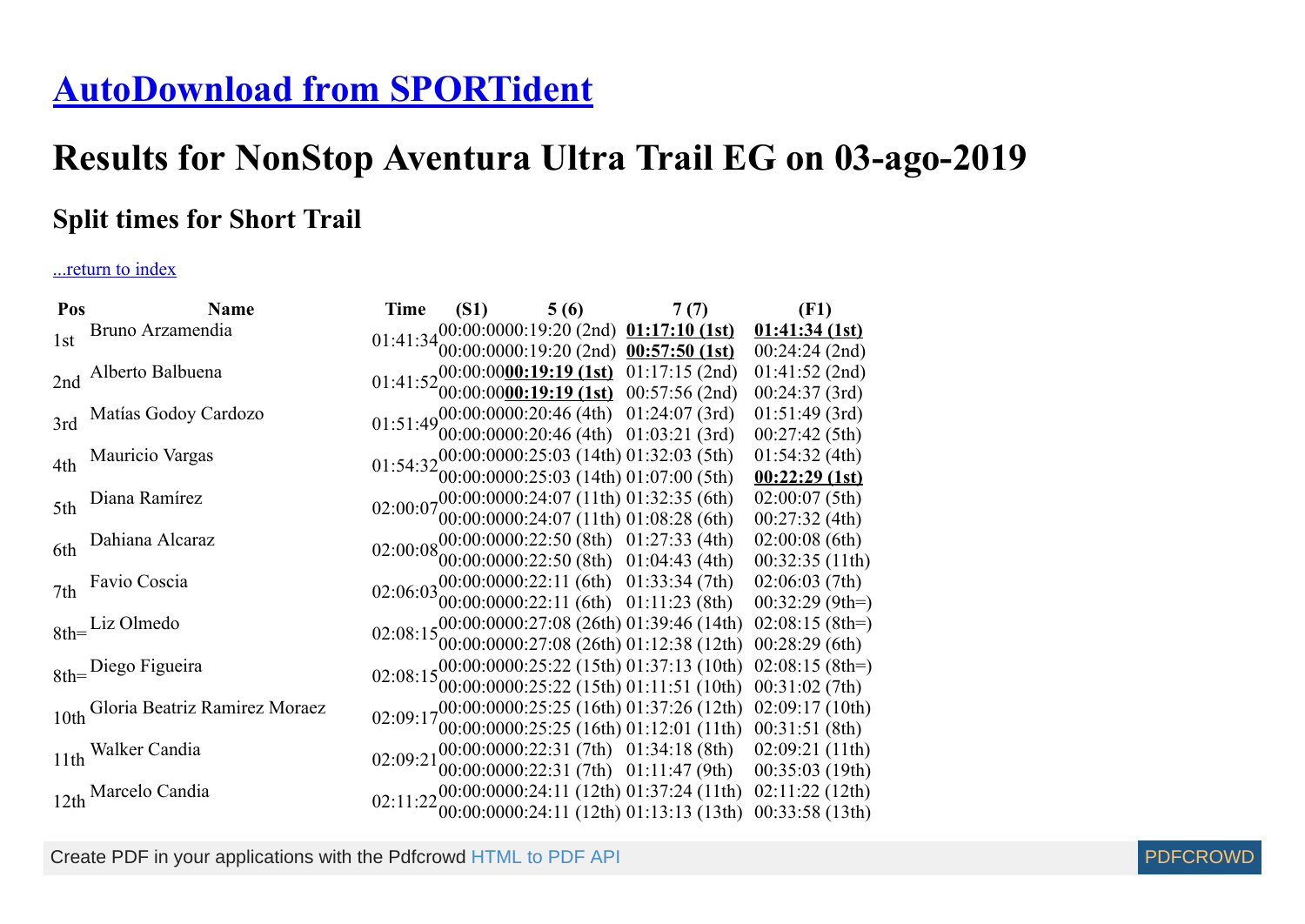| 13th Ernesto Benitez Rotela                                              | 02:11:5700:00:0000:23:58 (10th) 01:37:42 (13th)<br>02:11:57(13th)                                                                          |
|--------------------------------------------------------------------------|--------------------------------------------------------------------------------------------------------------------------------------------|
|                                                                          | 00:00:0000:23:58 (10th) 01:13:44 (14th)<br>00:34:15(14th)                                                                                  |
| 14th Martin Villalba Portillo                                            | .00:00:0000:25:28 (17th) 01:34:26 (9th)<br>02:13:05(14th)<br>02:13:05                                                                      |
|                                                                          | 00:00:0000:25:28 (17th) 01:08:58 (7th)<br>00:38:39(25th)                                                                                   |
| 15th Maria Clementina Paniagua Gonz <sup>-</sup> lez <sub>02:14:24</sub> | $00:00:0000:25:41$ (20th) 01:41:55 (17th)<br>02:14:24(15th)                                                                                |
|                                                                          | $00:00:0000:25:41$ (20th) 01:16:14 (17th)<br>$00:32:29(9th=)$                                                                              |
| 16th Olga Regina Santana                                                 | 00:00:0000:25:37 (19th) 01:41:47 (15th)<br>02:16:16(16th)<br>02:16:16                                                                      |
|                                                                          | 00:00:0000:25:37 (19th) 01:16:10 (16th)<br>00:34:29(15th)                                                                                  |
| 17th Lisandro Julián Córdoba                                             | 00:00:0000:26:54(23rd)01:41:48(16th)<br>02:16:44(17th)<br>02:16:44                                                                         |
|                                                                          | $00:00:0000:26:54$ (23rd) 01:14:54 (15th) 00:34:56 (16th)                                                                                  |
| 18th Alma Maria Chaparro Mancuello                                       | $0.000000029:16(35th)01:51:19(27th)02:26:17(18th)$<br>02:26:17                                                                             |
|                                                                          | 00:00:0000:29:16 (35th) 01:22:03 (20th=)00:34:58 (17th)                                                                                    |
| 19th Ernesto Zenteno                                                     | 02:26:18 $00:00:0000:29:19$ (36th) 01:51:16 (26th) 02:26:18 (19th)                                                                         |
|                                                                          | $00:00:0000:29:19$ (36th) $01:21:57$ (19th) $00:35:02$ (18th)                                                                              |
| 20th Augusto Favier                                                      | 00:00:0000:31:47 (43rd) 01:53:19 (32nd) 02:26:41 (20th)<br>02:26:41                                                                        |
|                                                                          | 00:00:0000:31:47 (43rd) 01:21:32 (18th) 00:33:22 (12th)                                                                                    |
| 21st Ernesto Amarilla                                                    | 02:26:48 <sub>00:00:0000:26:38</sub> (21st) 01:49:10 (22nd) 02:26:48 (21st)                                                                |
|                                                                          | 00:00:00000:26:38 (21st) 01:22:32 (25th) 00:37:38 (23rd)                                                                                   |
| 22nd <sup>Jaime</sup> Eguez                                              | 02:27:13 00:00:00:00:00 27:04 (25th) 01:49:08 (21st) 02:27:13 (22nd)                                                                       |
|                                                                          | 00:00:0000:27:04 (25th) 01:22:04 (22nd) 00:38:05 (24th)                                                                                    |
| 23rd Victor Vargas                                                       | $02:27:50_{00.00.0000024.59}^{00.00.000024.59(13th) 01:48:32(19th) 02:27:50(23rd)$<br>$00:00:0000:24:59(13th)01:23:33(29th)00:39:18(26th)$ |
|                                                                          |                                                                                                                                            |
| 24th Alexis Adrian Gonzalez Ayala                                        | $02:27:58^{00:00:0000:27:21}$ (27th) $01:50:26$ (23rd) $02:27:58$ (24th)<br>$00:00:0000:27:21$ (27th) 01:23:05 (28th) 00:37:32 (22nd)      |
|                                                                          | 02:28:43 00:00:0000:27:00 (24th) 01:49:03 (20th) 02:28:43 (25th)                                                                           |
| 25th Julian Arteta                                                       | 00:00:0000:27:00 (24th) 01:22:03 (20th=)00:39:40 (28th)                                                                                    |
|                                                                          |                                                                                                                                            |
| 26th Sergio Leonardo Galarza                                             | 02:30:34 $00:00:0000:28:23$ (30th) 01:51:10 (25th) 02:30:34 (26th)<br>02:30:34 $00:00:0000:28:23$ (30th) 01:22:47 (27th) 00:39:24 (27th)   |
|                                                                          | 02:33:52 00:00:0000:28:30 (31st) 01:52:33 (30th) 02:33:52 (27th)                                                                           |
| 27th Ariel Amarilla                                                      | 00:00:0000:28:30 (31st) 01:24:03 (31st) 00:41:19 (30th)                                                                                    |
| 28th Alice Meza                                                          | 02:34:04 $^{00:00:0000:25:34}$ (18th) 01:48:09 (18th) 02:34:04 (28th)                                                                      |
|                                                                          | 00:00:0000:25:34 (18th) 01:22:35 (26th) 00:45:55 (37th)                                                                                    |
| 29th Blanca Liz Cardozo Medina                                           | 02:34:1800:00:0000:27:28 (28th) 01:51:04 (24th) 02:34:18 (29th)                                                                            |
|                                                                          | 00:00:0000:27:28 (28th) 01:23:36 (30th) 00:43:14 (31st)                                                                                    |
| 30th Eber Rabugetti                                                      | 02:34:19 00:00:0000:28:05 (29th) 01:53:44 (33rd) 02:34:19 (30th)                                                                           |
|                                                                          | $(00:00:0000:28:05(29th) 01:25:39(33rd) 00:40:35(29th))$                                                                                   |
| 31st Gabriela Albertini                                                  | 02:34:3900:00:0000:29:04 (33rd) 01:51:21 (28th) 02:34:39 (31st)                                                                            |

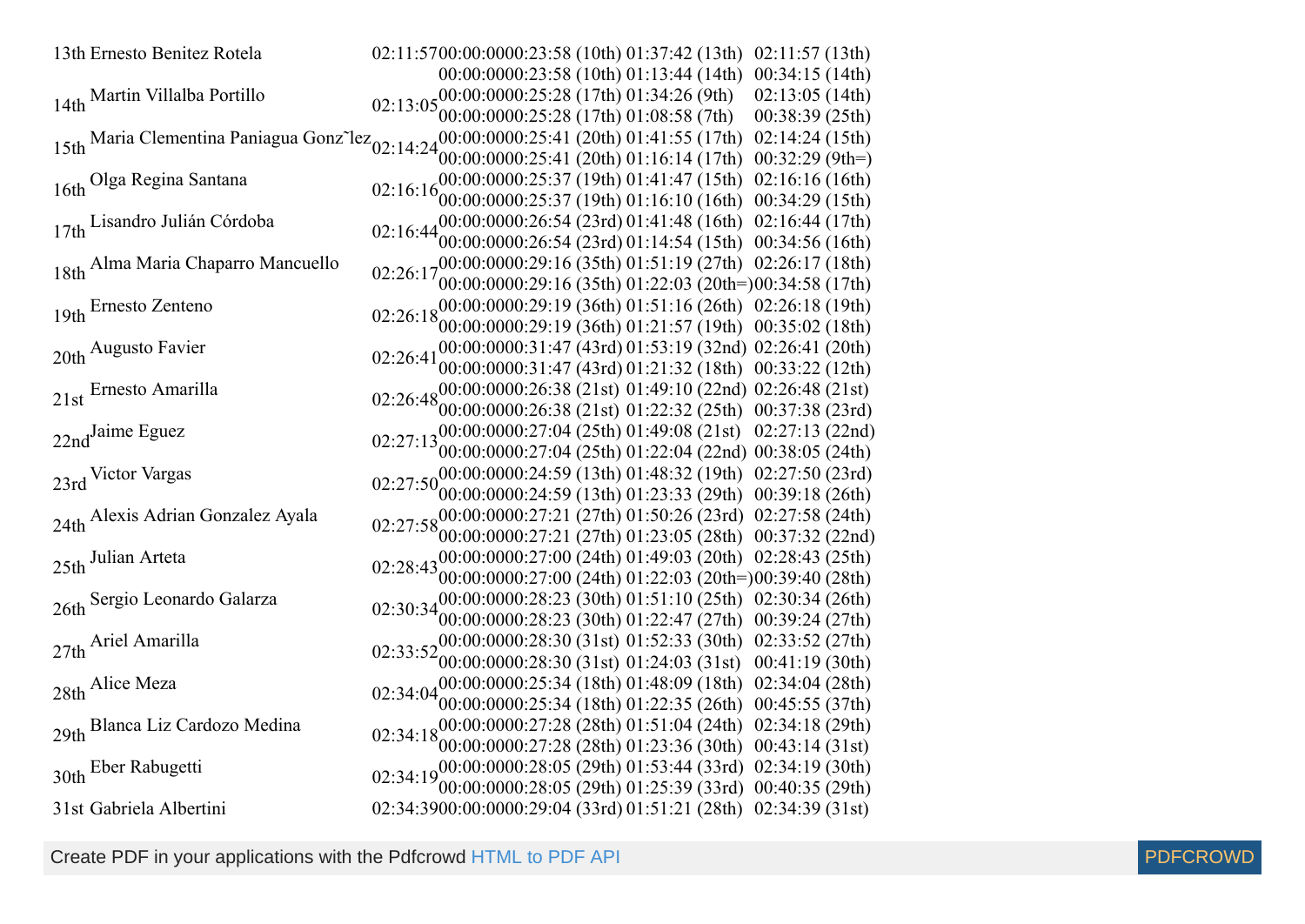00:00:0000:29:04 (33rd) 01:22:17 (23rd) 00:43:18 (32nd) 32nd<sup>Jimena</sup> Vallejos 00:00:00 00:29:06 (34th) 01:22:25 (24th) 00:43:37 (34th) 00:29:06 (34th) 01:51:31 (29th) 02:35:08 (32nd) 33rd Camilo Abbate Granada 00:00:00 00:31:51 (44th) 01:26:21 (34th) 00:46:06 (38th) 00:31:51 (44th) 01:58:12 (36th) 02:44:18 (33rd) 34th Teresita Galeano Ruiz Teresita Galeano Ruiz 02:47:0900:00:00 00:28:59 (32nd) 01:53:17 (31st) 02:47:09 (34th) 00:00:00 00:28:59 (32nd) 01:24:18 (32nd) 00:53:52 (52nd) 35th Marða Gabriela Pino Coeffier 00:00:00 00:32:15 (47th) 00:32:15 (47th) 02:07:46 (39th) 01:35:31 (40th=)  $36th$  Samuel Chun Kang  $02:52:01$ 00:00:00 00:23:25 (9th) 01:33:28 (37th) 00:55:08 (55th) 00:23:25 (9th) 01:56:53 (35th) 02:52:01 (36th) 37th Tatiana Solalinde Tatiana Solalinde 02:54:4000:00:00 00:31:08 (39th) 02:06:39 (38th) 02:54:40 (37th) 00:00:00 00:31:08 (39th) 01:35:31 (40th=) 00:48:01 (42nd) 38th Marcelo Verdina 00:00:00 00:33:14 (50th) 01:34:52 (39th) 00:49:08 (44th) 00:33:14 (50th) 02:08:06 (42nd) 02:57:14 (38th) 39th Nathalia Valdez Silva 00:00:0000:33:18 (51st) 01:34:45 (38th) 00:49:12 (45th) 00:33:18 (51st) 02:08:03 (41st) 02:57:15 (39th) 40th Sueli Carolina Hubner Sanchez 00:00:00 00:31:59 (45th) 01:35:51 (42nd) 00:50:19 (47th) 00:31:59 (45th) 02:07:50 (40th) 02:58:09 (40th) 41st Roberto Urizar 00:00:00 00:32:31 (48th) 01:29:55 (36th) 00:56:06 (56th) 00:32:31 (48th) 02:02:26 (37th) 02:58:32 (41st) 42nd Karimi Mussi Carpinelli 00:00:00 00:35:41 (63rd) 01:41:45 (44th) 00:46:40 (39th) 00:35:41 (63rd) 02:17:26 (46th) 03:04:06 (42nd) 43rd Sandra Olmedo Zelaya 00:00:00 00:31:12 (40th) 01:48:50 (55th) 00:47:41 (40th) 00:31:12 (40th) 02:20:02 (52nd) 03:07:43 (43rd) 44th Yessica Acosta Yessica Acosta<br>
03:07:54<sub>00:00:00:00:00:00:01:17</sub> (41st) 02:20:04 (53rd) 03:07:54 (44th)<br>
00:47:50 (41st) 00:00:0000:31:17 (41st) 01:48:47 (54th) 00:47:50 (41st) 45th Diego Ginzo<br>
03:07:5700:00:0000:21:35 (5th) 02:32:04 (58th) 03:07:57 (45th)<br>
00:25:52 (20th) 00:00:00 00:21:35 (5th) 02:10:29 (77th) 00:35:53 (20th) 46th Nathalia Martínez Coronel 00:00:00 00:32:33 (49th) 01:44:47 (47th) 00:51:30 (50th) 00:32:33 (49th) 02:17:20 (45th) 03:08:50 (46th) 47th Lelis Noelia Morales Clemotte 00:00:00 00:36:23 (65th) 01:43:38 (45th) 00:48:58 (43rd) 00:36:23 (65th) 02:20:01 (51st) 03:08:59 (47th) 48th Ricardo Torres Alonso 00:00:00 00:34:31 (57th) 01:45:13 (48th) 00:50:09 (46th) 00:34:31 (57th) 02:19:44 (49th) 03:09:53 (48th) 49th Fernando Ruiz Ibarra 00:00:00 00:30:09 (37th) 01:47:07 (51st) 00:52:54 (51st) 00:30:09 (37th) 02:17:16 (44th) 03:10:10 (49th)

02:51:58 (35th) 00:44:12 (35th)

Create PDF in your applications with the Pdfcrowd [HTML to PDF API](https://pdfcrowd.com/doc/api/?ref=pdf) [PDFCROWD](https://pdfcrowd.com/?ref=pdf) Create PDF in your applications with the Pdfcrowd HTML to PDF API

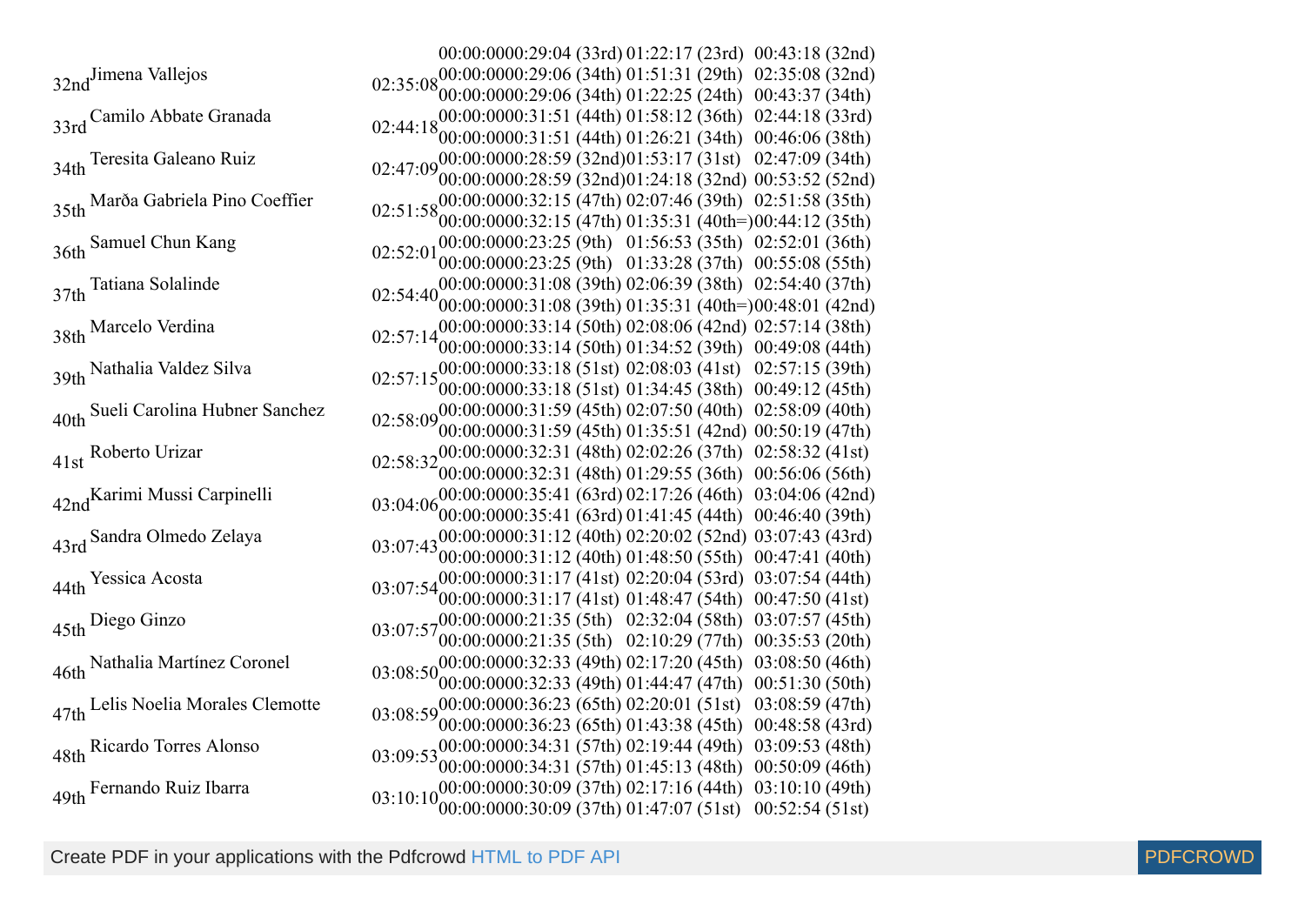| 50th Ismael Montiel Servin                    | 03:11:5600:00:0000:20:22 (3rd) 02:35:04 (60th) 03:11:56 (50th)                                                                          |                                  |
|-----------------------------------------------|-----------------------------------------------------------------------------------------------------------------------------------------|----------------------------------|
|                                               | 00:00:0000:20:22 (3rd) 02:14:42 (80th) 00:36:52 (21st)                                                                                  |                                  |
| 51st Lorena Fernanda Fuentes                  | $03:12:5200:00:0000:26:50 (22nd)01:53:46 (34th) 03:12:52 (51st)$                                                                        |                                  |
|                                               | 00:00:0000:26:50 (22nd)01:26:56 (35th) 01:19:06 (83rd)                                                                                  |                                  |
| 52ndJhon Chilavert                            | $03:12:59^{00:00:0000:32:04}$ (46th) $02:11:24$ (43rd)                                                                                  | 03:12:59(52nd)                   |
|                                               | $00:00:0000:32:04$ (46th) $01:39:20$ (43rd)                                                                                             | 01:01:35(67th)                   |
| 53rd Gladys Beatriz Galvan Ruiz Diaz          | 00:00:0000:30:46 (38th) 02:19:53 (50th)<br>03:16:34                                                                                     | 03:16:34(53rd)                   |
|                                               | $00:00:0000:30:46$ (38th) 01:49:07 (56th)                                                                                               | 00:56:41(59th)                   |
| 54th Maria Chávez                             | 03:16:4500:00:0000:46:42 (83rd) 02:33:10 (59th)                                                                                         | 03:16:45(54th)                   |
|                                               | $(00:00:0000:46:42(83rd)01:46:28(49th))$<br>00:00:0000:33:41(53rd)02:20:41(54th)                                                        | 00:43:35(33rd)<br>03:16:51(55th) |
| 55th Juan Acosta                              | 03:16:51<br>00:00:0000:33:41 (53rd) 01:47:00 (50th)                                                                                     | 00:56:10(58th)                   |
|                                               | 00:00:0000:33:32 (52nd)02:17:29 (47th)                                                                                                  | 03:17:31(56th)                   |
| 56th Lui Carísimo                             | 03:17:31<br>00:00:0000:33:32 (52nd)01:43:57 (46th)                                                                                      | 01:00:02(64th)                   |
|                                               | 03:18:1200:00:0000:31:30 (42nd)02:18:39 (48th)                                                                                          | 03:18:12 (57th)                  |
| 57th Fernando Toledo Acosta                   | 00:00:0000:31:30 (42nd)01:47:09 (52nd) 00:59:33 (62nd)                                                                                  |                                  |
| 58th Maria Teresa Alvarenga                   | $03:18:3600:0000000000035:12(59th)02:23:56(55th)$                                                                                       | 03:18:36 (58th)                  |
|                                               | $00:00:0000:35:12(59th)01:48:44(53rd)00:54:40(54th)$                                                                                    |                                  |
| 59th Luis Eduardo Fariña                      | $03:23:19^{00:00:0000:35:19}$ (61st) $02:38:58$ (70th) $03:23:19$ (59th)                                                                |                                  |
|                                               | $00:00:0000:35:19$ (61st) 02:03:39 (73rd) 00:44:21 (36th)                                                                               |                                  |
| 60th Nora Cristina Garcia                     | 03:23:22 00:00:0000:34:22 (55th) 02:24:02 (56th) 03:23:22 (60th)<br>03:23:22 00:00:0000:34:22 (55th) 01:49:40 (57th) 00:59:20 (61st)    |                                  |
|                                               |                                                                                                                                         |                                  |
| 61st Yolanda Maria Larrea Invernizzi          | $03:27:17_{00.00.000003430}^{00.0000003430}$ (56th) 02:36:53 (64th) 03:27:17 (61st)                                                     |                                  |
|                                               | 00:00:0000:34:30 (56th) 02:02:23 (72nd) 00:50:24 (49th)                                                                                 |                                  |
| 62nd <sup>Lourdes</sup> Noelia Amarilla Huber | $03:28:05\substack{00:00000000038:53(70th) 02:37:42(65th) 03:28:05(62nd) }$                                                             |                                  |
|                                               | $00:00:0000:38:53(70th)01:58:49(63rd)00:50:23(48th)$                                                                                    |                                  |
| 63rd Lalia Gutiérrez                          | $03:29:43_{00.00.000037}:44(68th) 02:35:06(61st) 03:29:43(63rd)$                                                                        |                                  |
|                                               | $00:00:0000:37:44$ (68th) 01:57:22 (62nd) 00:54:37 (53rd)                                                                               |                                  |
| 64th Zully Fernandez Arellano                 | $03:29:55_{00.00.000033}:49(54th)$ $02:24:07(57th)$ $03:29:55(64th)$                                                                    |                                  |
|                                               | $00:00:0000:33:49(54th)01:50:18(58th)01:05:48(76th)$                                                                                    |                                  |
| 65th Andrés Ayala                             | 03:33:41 00:00:0000:45:16 (82nd) 02:36:48 (63rd) 03:33:41 (65th)<br>00:00:0000:45:16 (82nd)01:51:32 (59th) 00:56:53 (60th)              |                                  |
|                                               |                                                                                                                                         |                                  |
| 66th Humberto Martinez Fretes                 | 03:33:52 00:00:0000:36:26 (66th) 02:37:44 (66th) 03:33:52 (66th)<br>03:33:52 00:00:00:0000:36:26 (66th) 02:01:18 (69th) 00:56:08 (57th) |                                  |
|                                               |                                                                                                                                         |                                  |
| 67th Noname                                   | 03:39:27 00:00:0000:40:55 (74th) 02:35:13 (62nd) 03:39:27 (67th)<br>03:39:27 00:00:0000:40:55 (74th) 01:54:18 (60th) 01:04:14 (72nd)    |                                  |
| 68th María Teresa Doldán Pérez                | 03:39:3400:00:0000:37:50 (69th) 02:38:48 (69th) 03:39:34 (68th)                                                                         |                                  |
|                                               |                                                                                                                                         |                                  |

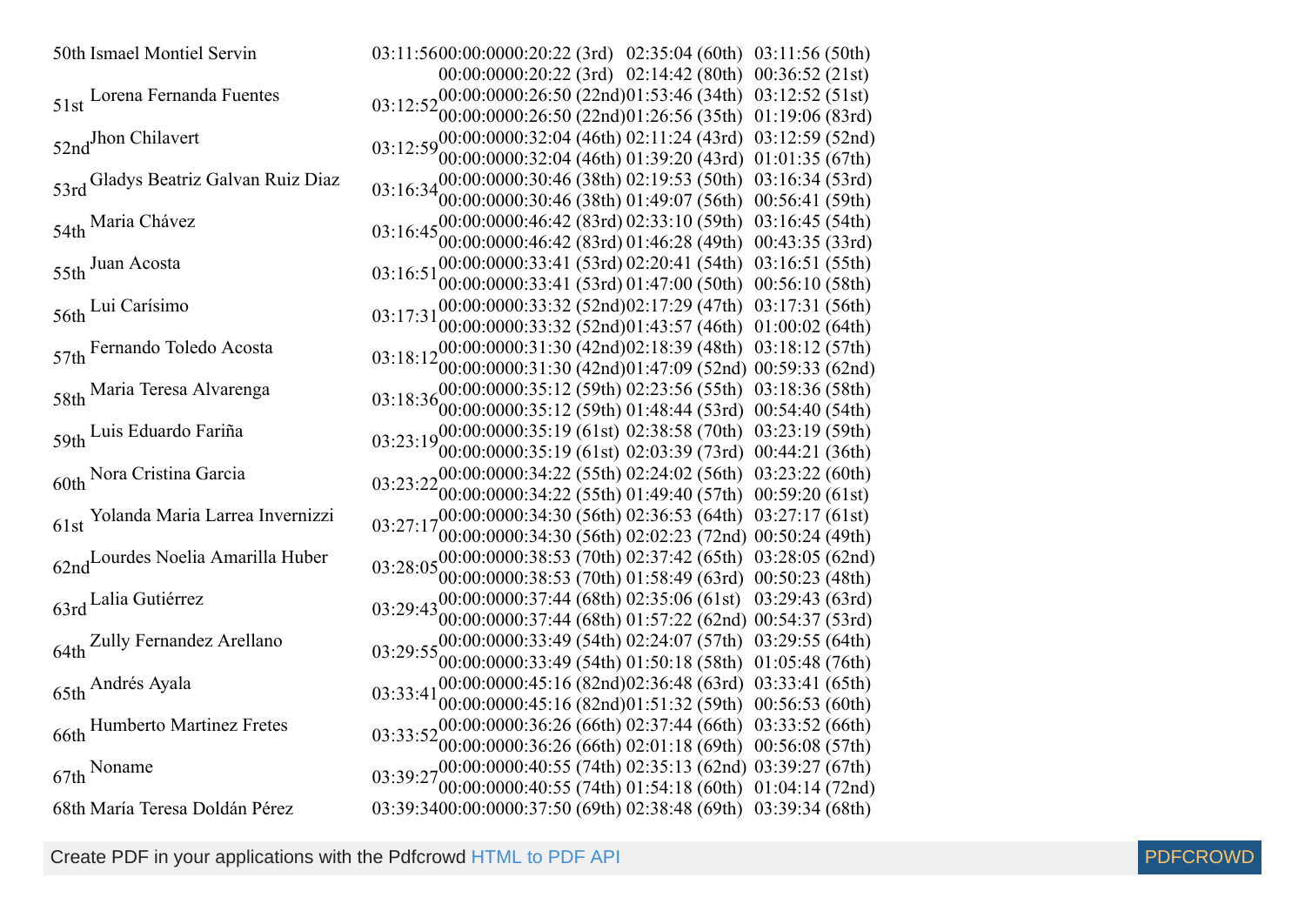69th Romina Belen Galeano Ayala 00:00:00 70th Noelia Beatriz Ortiz Chavez 00:00:00 71st Natalia Carolina Brite Gayoso 00:00:00 72nd Benjamin Martínez 00:00:00 73rd Dora Rocio Da Rosa Rivas 00:00:00 74th Ricardo Lajarthe Scura 00:00:00 75th Luis Rehnfeldt 00:00:00 76th Francisco Cabello 00:00:00 77th Veronica Silvero 03:44:2800:00:00 00:00:00 78th Rubén Maciel 00:00:00 79th Liza Analy Ramírez Salinas 00:00:00 80th Nathalia Silvero Rojas 00:00:00 81st Sonia Elena Florentin Benitez 00:00:00 82nd<sup>Enrique</sup> Luraghi Barrios 00:00:00 83rd Ruben Arrechea 00:00:00 84th Ruth Kubina Silveira 00:00:00 85th Nancy Beatriz Centurion 00:00:00 86th Laura Noemí 00:00:00

| 00:00:0000:37:50 (69th) 02:00:58 (68th)                      | 01:00:46 (66th) |
|--------------------------------------------------------------|-----------------|
| 00:00:0000:39:36 (72nd)02:39:38 (74th)<br>03:42:33           | 03:42:33 (69th) |
| 00:00:0000:39:36 (72nd)02:00:02 (65th)                       | 01:02:55(68th)  |
| $03:42:34_{00,00}^{00:00:0000:39:23}$ (71st) 02:39:37 (73rd) | 03:42:34 (70th) |
| 00:00:0000:39:23 (71st) 02:00:14 (66th)                      | 01:02:57(69th)  |
| 00:00:0000:40:16 (73rd) 02:39:13 (72nd)<br>03:43:01          | 03:43:01(71st)  |
| 00:00:0000:40:16 (73rd) 01:58:57 (64th)                      | 01:03:48(71st)  |
| $03:43:17^{00:00:0000:41:50}$ (78th) 02:43:16 (76th)         | 03:43:17 (72nd) |
| 00:00:0000:41:50 (78th) 02:01:26 (71st)                      | 01:00:01(63rd)  |
| $03:43:2200:00:0000:41:55(79th)02:43:19(77th)$               | 03:43:22(73rd)  |
| 00:00:0000:41:55 (79th) 02:01:24 (70th)                      | 01:00:03 (65th) |
| 00:00:0000:35:35 (62nd)02:40:28 (75th)<br>03:43:26           | 03:43:26 (74th) |
| 00:00:0000:35:35 (62nd)02:04:53 (75th)                       | 01:02:58(70th)  |
| $03:43:30^{00:00:0000:37:29}$ (67th) 02:38:19 (68th)         | 03:43:30 (75th) |
| 00:00:00000:37:29 (67th) 02:00:50 (67th)                     | 01:05:11(73rd)  |
| $03:43:40^{00:00:0000:41:45}$ (77th) 02:38:14 (67th)         | 03:43:40 (76th) |
| 00:00:0000:41:45 (77th) 01:56:29 (61st)                      | 01:05:26(74th)  |
| $03:44:2800:00:0000:35:16(60th) 02:39:00(71st)$              | 03:44:28 (77th) |
| 00:00:0000:35:16 (60th) 02:03:44 (74th)                      | 01:05:28 (75th) |
| $04:09:09\,00.00000000035:07(58th)02:45:38(79th)$            | 04:09:09 (78th) |
| 00:00:0000:35:07 (58th) 02:10:31 (78th)                      | 01:23:31 (84th) |
| 00:00:0000:36:04 (64th) 02:45:36 (78th)<br>04:09:31          | 04:09:31 (79th) |
| 00:00:0000:36:04 (64th) 02:09:32 (76th)                      | 01:23:55 (85th) |
| 04:13:5900:00:0000:41:05 $(76th)$ 03:00:13 (81st)            | 04:13:59 (80th) |
| 00:00:0000:41:05 (76th) 02:19:08 (81st)                      | 01:13:46(79th)  |
| 04:14:0000.00:00000:46:45 (84th) 02:57:48 (80th)             | 04:14:00 (81st) |
| 00:00:0000:46:45 (84th) 02:11:03 (79th)                      | 01:16:12(80th)  |
| 04:15:0000:00:0000:44:49 (81st) 03:07:54 (82nd)              | 04:15:00 (82nd) |
| 00:00:0000:44:49 (81st) 02:23:05 (82nd)                      | 01:07:06(77th)  |
| 04:29:1200:00:0000:47:48 (86th) 03:18:28 (83rd)              | 04:29:12 (83rd) |
| 00:00:0000:47:48 (86th) 02:30:40 (84th)                      | 01:10:44(78th)  |
| 00:00:0000:47:59 (87th) 03:18:31 (84th)<br>04:36:51          | 04:36:51 (84th) |
| 00:00:0000:47:59 (87th) 02:30:32 (83rd)                      | 01:18:20(82nd)  |
| $04:36:54^{00:00:0000:47:43}$ (85th) $03:18:36$ (85th)       | 04:36:54 (85th) |
| 00:00:0000:47:43 (85th) 02:30:53 (85th)                      | 01:18:18(81st)  |
| 04:48:56 <sub>00:00</sub> :0000:41:01 (75th) 03:23:57 (86th) | 04:48:56 (86th) |
| 00:00:0000:41:01(75th)02:42:56(86th)                         | 01:24:59(86th)  |